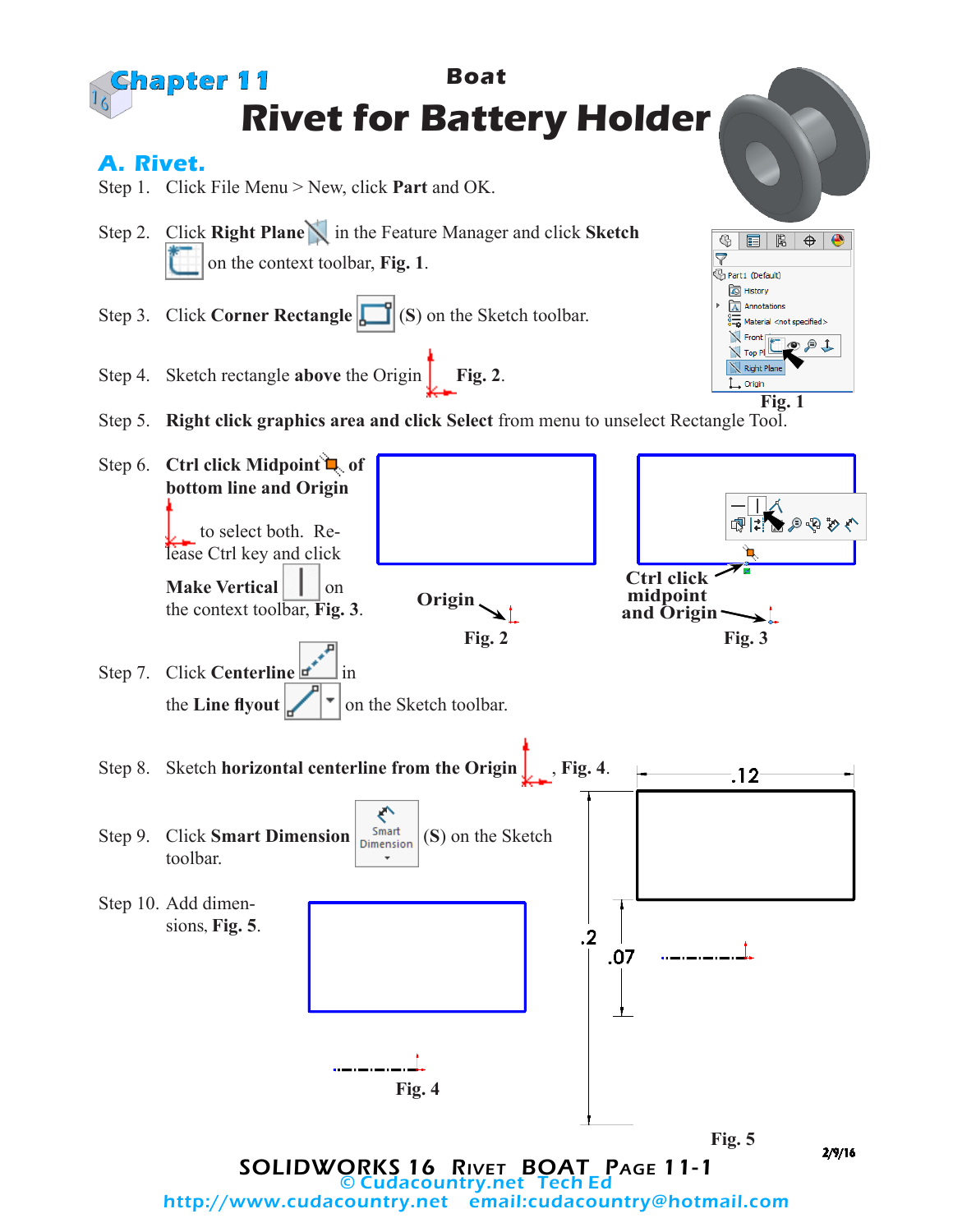

Step 16. Add **.08** dimension**, Fig. 9**.